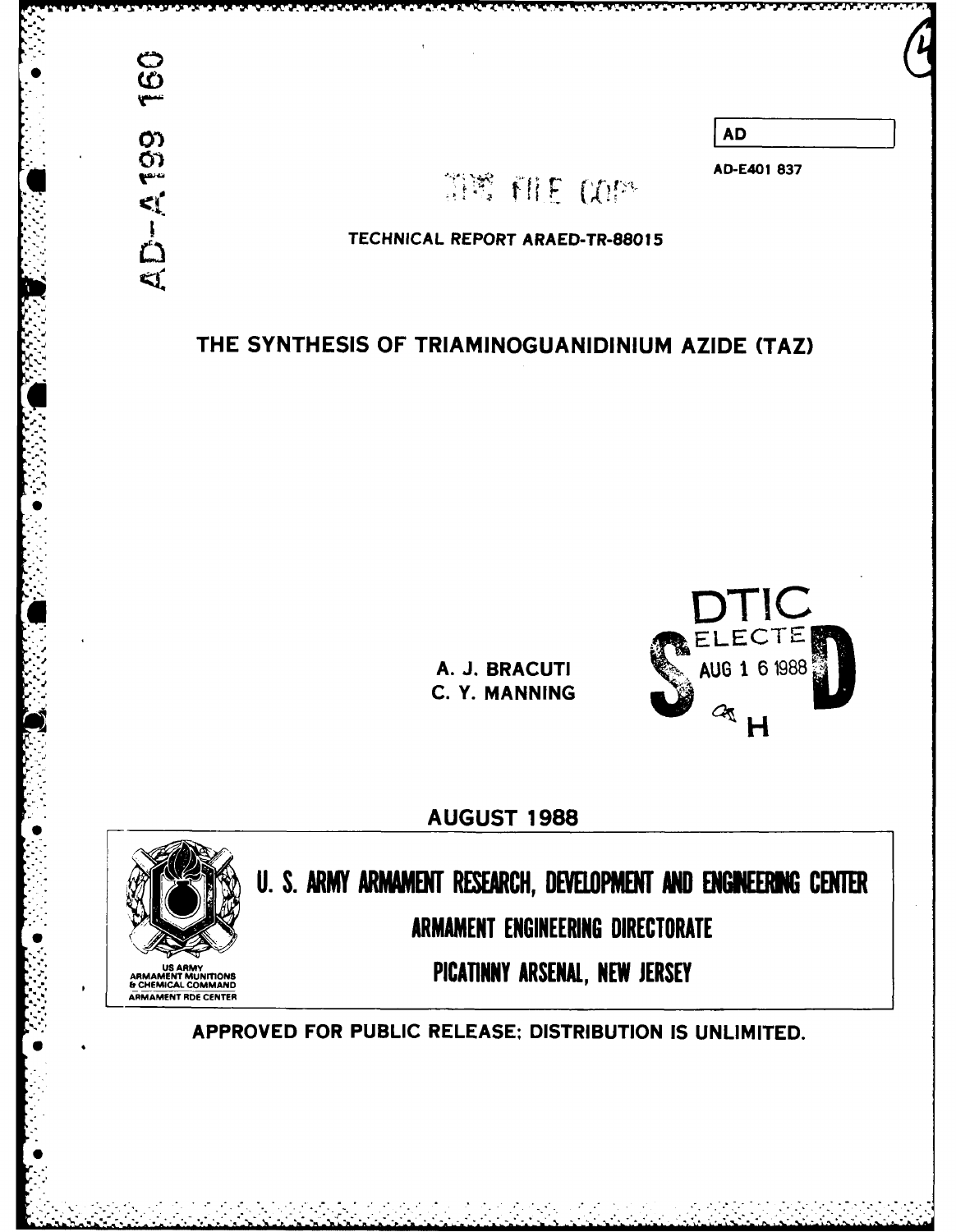The views, opinions, and/or findings contained in this report are those of the author(s) and should not be construed as an official Department of the Army position, policy, or decision, unless so designated **by** other documentation.

The citation in this report of the names of commercial firms or commercially available products or services does not constitute official endorsement **by** or approval of the **U.S.** Government.

Destroy this report when no longer needed **by** any method that will prevent disclosure of contents or reconstruction of the document. Do not return to the originator.

 $\ddot{\phantom{a}}$ 

**I-:**

4

°.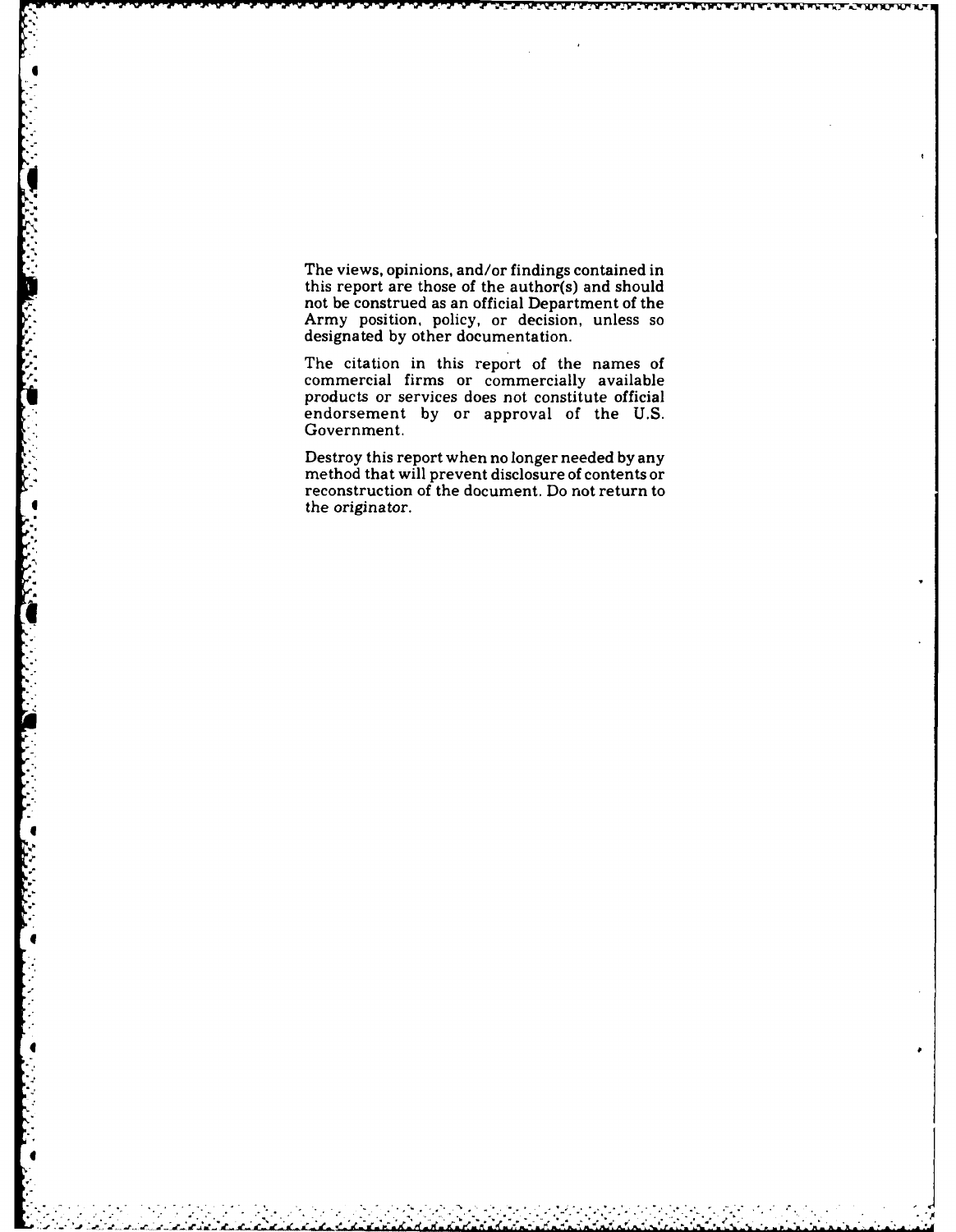**ERRATA**

## **Technical Report ARAED-TR-88015**

# **THE SYNTHESIS OF TRIAMINOGUANIDINIUM AZIDE (TAZ)**

**A. J.** Bracuti C. Y. Manning

August 1988

Change text of report as follows:

Arrows in equations *2* and **3** on page 4, and equations **1** and **3** on page **5** should be replaced with  $\leftarrow$  arrows.

September 1988

**'I**

**\*.:**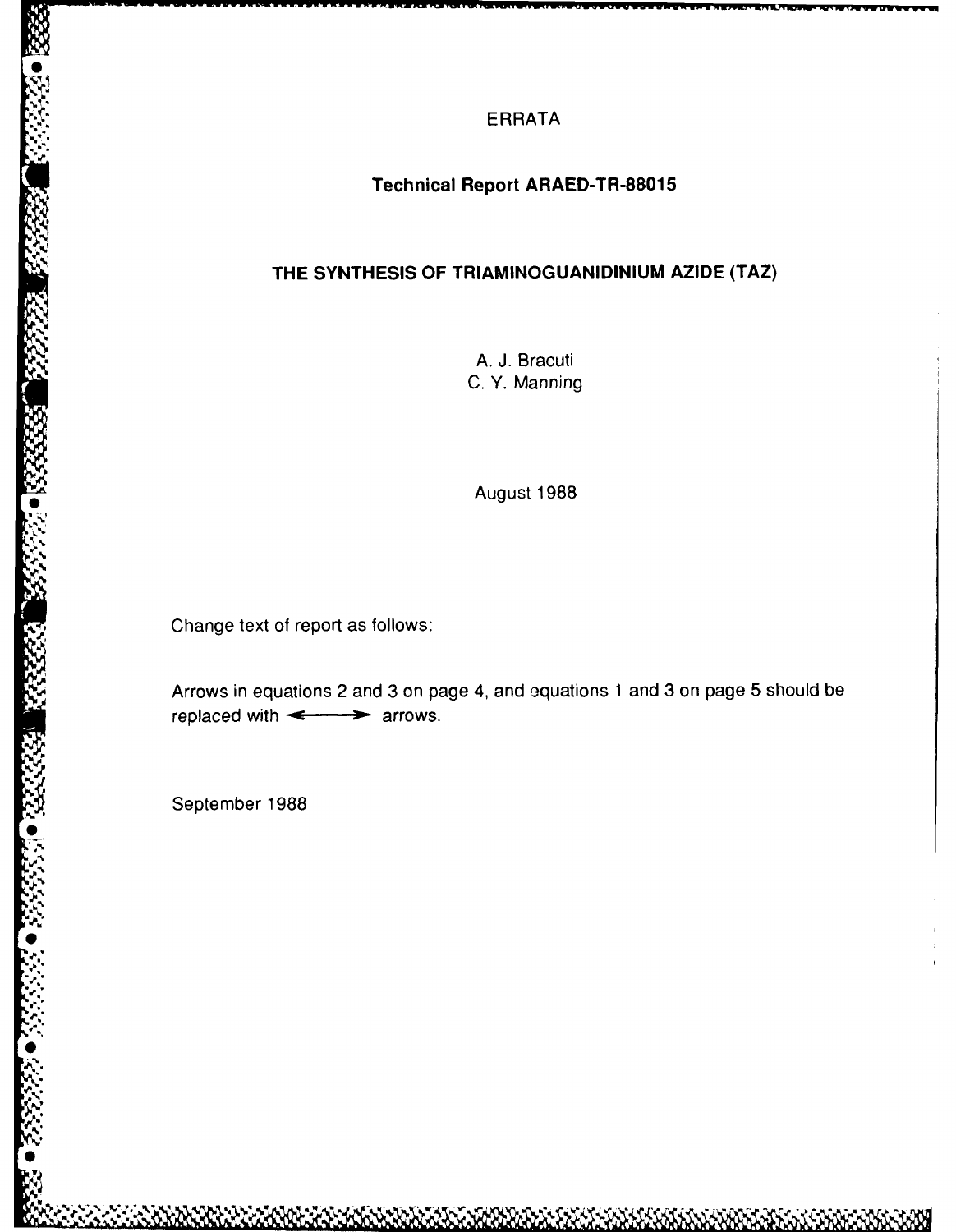|              |                                                                                              |                  |                   | <b>REPORT DOCUMENTATION PAGE</b>                                                                                                                                                                                                                                                                                                                                                                                                                                                                                                                                                                                                                                                                                                                                      |            |                                 |                                                                              |  |                      |
|--------------|----------------------------------------------------------------------------------------------|------------------|-------------------|-----------------------------------------------------------------------------------------------------------------------------------------------------------------------------------------------------------------------------------------------------------------------------------------------------------------------------------------------------------------------------------------------------------------------------------------------------------------------------------------------------------------------------------------------------------------------------------------------------------------------------------------------------------------------------------------------------------------------------------------------------------------------|------------|---------------------------------|------------------------------------------------------------------------------|--|----------------------|
|              | 18. REPORT SECURITY CLASSIFICATION                                                           |                  |                   |                                                                                                                                                                                                                                                                                                                                                                                                                                                                                                                                                                                                                                                                                                                                                                       |            | <b>1b. RESTRICTIVE MARKINGS</b> |                                                                              |  |                      |
|              | UNCLASSIFIED<br>26. SECURITY CLASSIFICATION AUTHORITY                                        |                  |                   |                                                                                                                                                                                                                                                                                                                                                                                                                                                                                                                                                                                                                                                                                                                                                                       |            |                                 | 3. DISTRIBUTION/AVAILABILITY OF REPORT                                       |  |                      |
|              |                                                                                              |                  |                   |                                                                                                                                                                                                                                                                                                                                                                                                                                                                                                                                                                                                                                                                                                                                                                       |            |                                 |                                                                              |  |                      |
|              | 2b. DECLASSIFICATION DOWNGRADING SCHEDULE                                                    |                  |                   |                                                                                                                                                                                                                                                                                                                                                                                                                                                                                                                                                                                                                                                                                                                                                                       |            |                                 | Approved for public release; distribution is unlimited.                      |  |                      |
|              | 4. PERFORMING ORGANIZATION REPORT NUMBER                                                     |                  |                   |                                                                                                                                                                                                                                                                                                                                                                                                                                                                                                                                                                                                                                                                                                                                                                       |            |                                 | 5. MONITORING ORGANIZATION REPORT NUMBER                                     |  |                      |
|              | Technical Report ARAED-TR-88015                                                              |                  |                   |                                                                                                                                                                                                                                                                                                                                                                                                                                                                                                                                                                                                                                                                                                                                                                       |            |                                 |                                                                              |  |                      |
|              |                                                                                              |                  |                   | 68. NAME OF PERFORMING ORGANIZATION 6b. OFFICE SYMBOL                                                                                                                                                                                                                                                                                                                                                                                                                                                                                                                                                                                                                                                                                                                 |            |                                 | <b>78. NAME OF MONITORING ORGANIZATION</b>                                   |  |                      |
|              | ARDEC, AED                                                                                   |                  |                   | SMCAR-AEE-BR                                                                                                                                                                                                                                                                                                                                                                                                                                                                                                                                                                                                                                                                                                                                                          |            |                                 |                                                                              |  |                      |
|              | 6c. ADDRESS (CITY, STATE, AND ZIP CODE)                                                      |                  |                   |                                                                                                                                                                                                                                                                                                                                                                                                                                                                                                                                                                                                                                                                                                                                                                       |            |                                 | 7b. ADDRESS (CITY, STATE, AND ZIP CODE)                                      |  |                      |
|              | Energetics and Warheads Div.                                                                 |                  |                   |                                                                                                                                                                                                                                                                                                                                                                                                                                                                                                                                                                                                                                                                                                                                                                       |            |                                 |                                                                              |  |                      |
|              | Picatinny Arsenal, NJ 07806-5000                                                             |                  |                   |                                                                                                                                                                                                                                                                                                                                                                                                                                                                                                                                                                                                                                                                                                                                                                       |            |                                 |                                                                              |  |                      |
|              | <b>88. NAME OF FUNDING SPONSORING</b><br>ORGANIZATION ARDEC, IMD                             |                  |                   | 8b. OFFICE SYMBOL                                                                                                                                                                                                                                                                                                                                                                                                                                                                                                                                                                                                                                                                                                                                                     |            |                                 | 9. PROCUREMENT INSTRUMENT IDENTIFICATION NUMBER                              |  |                      |
|              |                                                                                              | STINFO Br        |                   | SMCAR-IMI-I                                                                                                                                                                                                                                                                                                                                                                                                                                                                                                                                                                                                                                                                                                                                                           |            |                                 |                                                                              |  |                      |
|              | 8c. ADDRESS (CITY, STATE, AND ZIP CODE)                                                      |                  |                   |                                                                                                                                                                                                                                                                                                                                                                                                                                                                                                                                                                                                                                                                                                                                                                       |            |                                 | 10. SOURCE OF FUNDING NUMBERS                                                |  |                      |
|              |                                                                                              |                  |                   |                                                                                                                                                                                                                                                                                                                                                                                                                                                                                                                                                                                                                                                                                                                                                                       |            | <b>PROGRAM</b>                  | PROJECT NO. TASK NO.                                                         |  | <b>WORK UNIT</b>     |
|              | Picatinny Arsenal, NJ 07806-5000                                                             |                  |                   |                                                                                                                                                                                                                                                                                                                                                                                                                                                                                                                                                                                                                                                                                                                                                                       |            | ELEMENT NO.                     |                                                                              |  | <b>ACCESSION NO.</b> |
|              | 11. TITLE (INCLUDE SECURITY CLASSIFICATION)<br>12. PERSONAL AUTHOR(S)<br>13a. TYPE OF REPORT |                  | 13b. TIME COVERED | THE SYNTHESIS OF TRIAMINOGUANIDINIUM AZIDE (TAZ)<br>A. J. Bracuti and C. Y. Manning<br>FROM  ________ TO ________                                                                                                                                                                                                                                                                                                                                                                                                                                                                                                                                                                                                                                                     |            | August 1988                     | 14. DATE OF REPORT (YEAR, MONTH, DAY) 15. PAGE COUNT                         |  | 15                   |
|              | <b>16. SUPPLEMENTARY NOTATION</b>                                                            |                  |                   |                                                                                                                                                                                                                                                                                                                                                                                                                                                                                                                                                                                                                                                                                                                                                                       |            |                                 |                                                                              |  |                      |
| 17.          | <b>COSATI CODES</b>                                                                          |                  |                   | 18. SUBJECT TERMS (CONTINUE ON REVERSE IF NECESSARY AND IDENTIFY BY BLOCK NUMBER)                                                                                                                                                                                                                                                                                                                                                                                                                                                                                                                                                                                                                                                                                     |            |                                 |                                                                              |  |                      |
| <b>FIELD</b> | <b>GROUP</b>                                                                                 | <b>SUB-GROUP</b> |                   | Molecular structure                                                                                                                                                                                                                                                                                                                                                                                                                                                                                                                                                                                                                                                                                                                                                   |            |                                 | $\mathscr{S}$ ynthesis $\mathbb{C}$ . $n \geq 1$ (eq. (eq. ) on exchange     |  |                      |
|              |                                                                                              |                  |                   | <b>Hydrolysis</b><br>19. ABSTRACT (CONTINUE ON REVERSE IF NECESSARY AND IDENTIFY BY BLOCK NUMBER)                                                                                                                                                                                                                                                                                                                                                                                                                                                                                                                                                                                                                                                                     |            |                                 | Triaminoguanidinium azide                                                    |  |                      |
|              |                                                                                              |                  |                   | Triaminoguanidinium azide (TAZ), a potential propellant ingredient, has been prepared and isolated by a<br>nonaqueous cation exchange technique. Prior to this, others who have attempted to prepare and isolate TAZ with<br>various aqueous and partially nonaqueous approaches had encountered difficulty in characterizing it. These latter<br>methods produced off-white unstable solids which were easily oxidized in air to form a myriad of multicolored<br>products The nonaqueous method described in this report, however, produces a white compound which is<br>apparently more stable in dry air but reactive in moist air. Comparisons are made among the products formed by<br>both the aqueous and nonaqueous methods. The contract of the contract of |            |                                 | 21. ABSTRACT SECURITY CLASSIFICATION                                         |  |                      |
|              | 20. DISTRIBUTION AVAILABILITY OF ABSTRACT                                                    |                  |                   |                                                                                                                                                                                                                                                                                                                                                                                                                                                                                                                                                                                                                                                                                                                                                                       |            |                                 |                                                                              |  |                      |
|              | UNCLASSIFIED/UNLIMITED $[\overline{X}]$<br>22a. NAME OF RESPONSIBLE INDIVIDUAL               |                  |                   | SAME AS RPT.                                                                                                                                                                                                                                                                                                                                                                                                                                                                                                                                                                                                                                                                                                                                                          | DTIC USERS |                                 | <b>UNCLASSIFIED</b><br>22b. TELEPHONE (INCLUDE AREA CODE) 22c. OFFICE SYMBOL |  | $\alpha = 1/2$       |

ANALYSIN MARKARANG TANGGALANG KATANGGANG KATA TINGGANG KATANGGANG KATANGGANG KATANGGANG KATANGGANG KATANGGANG<br>Tanggang manalitan na manalita na manalita na manalita na manalita na manalita na manalita na manalita na mana

þ

-~ -~ . -r *IF* ~~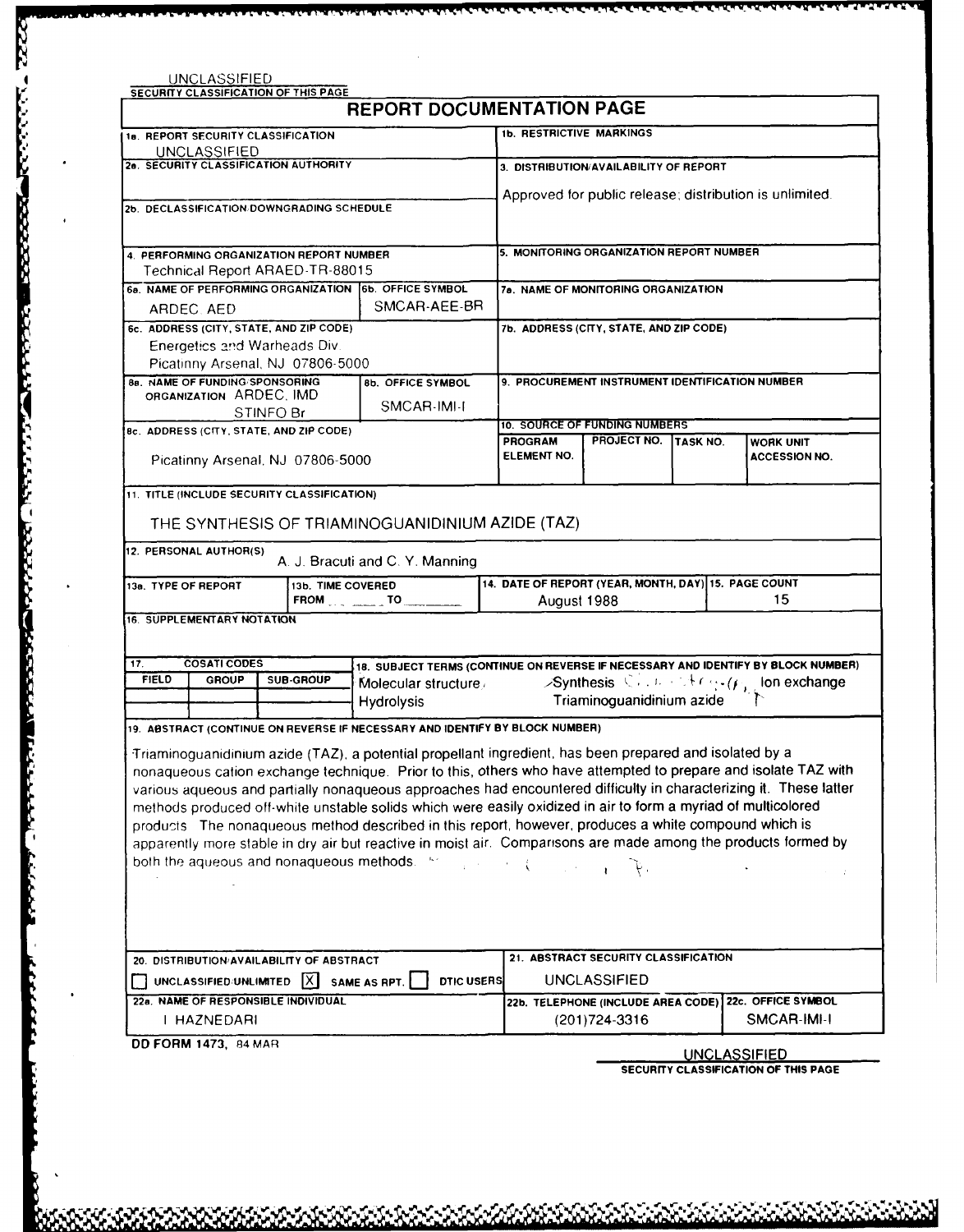## **CONTENTS**

|                                         | Page |
|-----------------------------------------|------|
| Introduction                            |      |
| Experimental                            | 3    |
| <b>Discussion and Results</b>           | 4    |
| <b>Conclustions and Recommendations</b> |      |
| References                              | 11   |
| Distribution List                       | 13   |
|                                         |      |



. . . . . . . . . . . .

|          | Accession For      |
|----------|--------------------|
|          | NTIS G'AAI         |
| DTIC TAB |                    |
|          | Unamisuneed        |
|          | Justification      |
|          |                    |
| Bγ       |                    |
|          | Distribution/      |
|          | Availability Codes |
|          | Avail and/or       |
| Dist     | Special            |
|          |                    |
|          |                    |
|          |                    |
|          |                    |

**KRARKARAN KANAN KANAN KANAN KANAN KANAN KANAN KANAN KANAN KANAN KANAN KANAN KANAN KANAN KANAN KANAN KANAN KAN**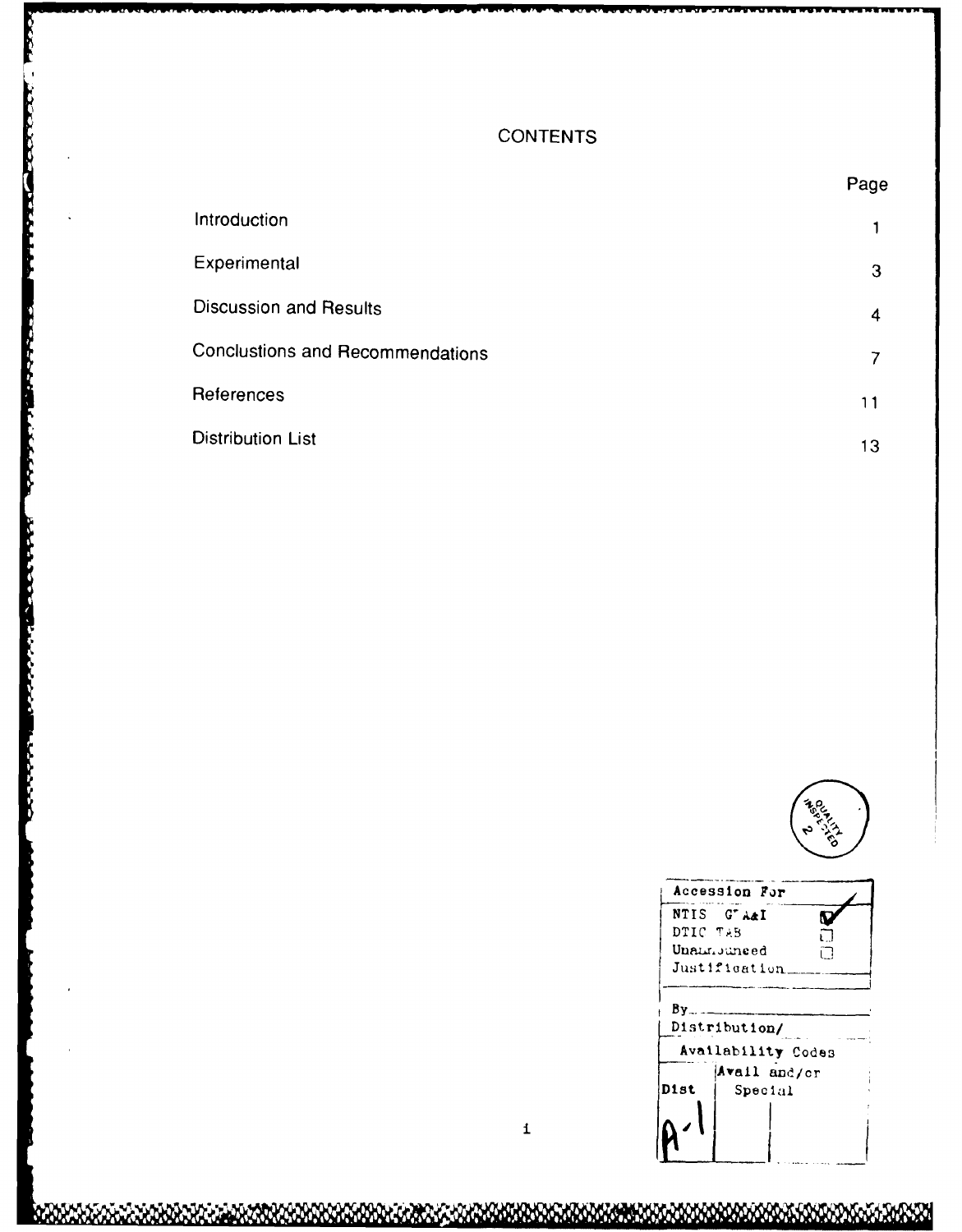#### **INTRODUCTION**

The family of triaminoguanidinium salts  $(CN_{\rm g}H_{\rm g}X$  or TAGX) was selected by the propellant community in the 1950's as a potential source of propellant ingredients (ref 1). One of the TAG salts of particular interest was the azide (TAZ) whose molecular formula  $(CN_{\rm s}H_{\rm s}N_{\rm a})$  suggested that it probably would burn with a relatively low flame temperature and generate large volumes of different low molecular weight gases according to

$$
CN_{6}H_{9}N_{3} + 13/4 O_{2} \longrightarrow CO_{2} + 9/2 H_{2}O + 9/2 N_{2}
$$

and produce a relatively high impetus.

Unfortunately, during the intervening years, the synthesis of TAZ while seemingly a straight-forward task has, until recently, been fraught with unexpected and unexplained complications.

In an initial effort to prepare TAZ, the Thiokol Company (ref 2) attempted to react an **Ia..** aqueous solution of triaminoguanidine (TAG) with a hydrous methanolic solution of hydrazoic acid according to the reaction

$$
CN_{6}H_{8} + HN_{3} \xrightarrow{\qquad} CN_{6}H_{9}N_{3}
$$

This reaction product was reported as an initially off-white solid that melted between 181 and 182°C and contained only 83.08% nitrogen. This does not agree with the theoretical nitrogen content of TAZ which is 85.67%. It was also reported that the initial (pink-red-violet). The density of this air sensitive material was 1.432  $g/cm<sup>3</sup>$ .

product further discolored quite rapidly in air, going through a gamut of color changes<br>
(pink-red-violet). The density of this air sensitive material was 1.432 g/cm<sup>3</sup>.<br>
In an alternate attempt by the Dow Company (ref 3) In an alternate attempt by the Dow Company (ref 3) to synthesize TAZ, methanol was added to an aqueous solution of sodium azide and triaminoguanidinium sulfate to precipitate  $\text{Na}_2\text{SO}_4$ . TAZ was recovered from the filtered solution by evaporation.

 $2NaN_3 + (TAG)_{2}SO_4$   $\longrightarrow$   $2CN_6H_6N_3 + Na_{2}SO_4$ 

a. This technique resulted in **70%** yields of product which always contained a trace contamination of  $Na<sub>2</sub>SO<sub>4</sub>$ .

 $\mathbf{1}$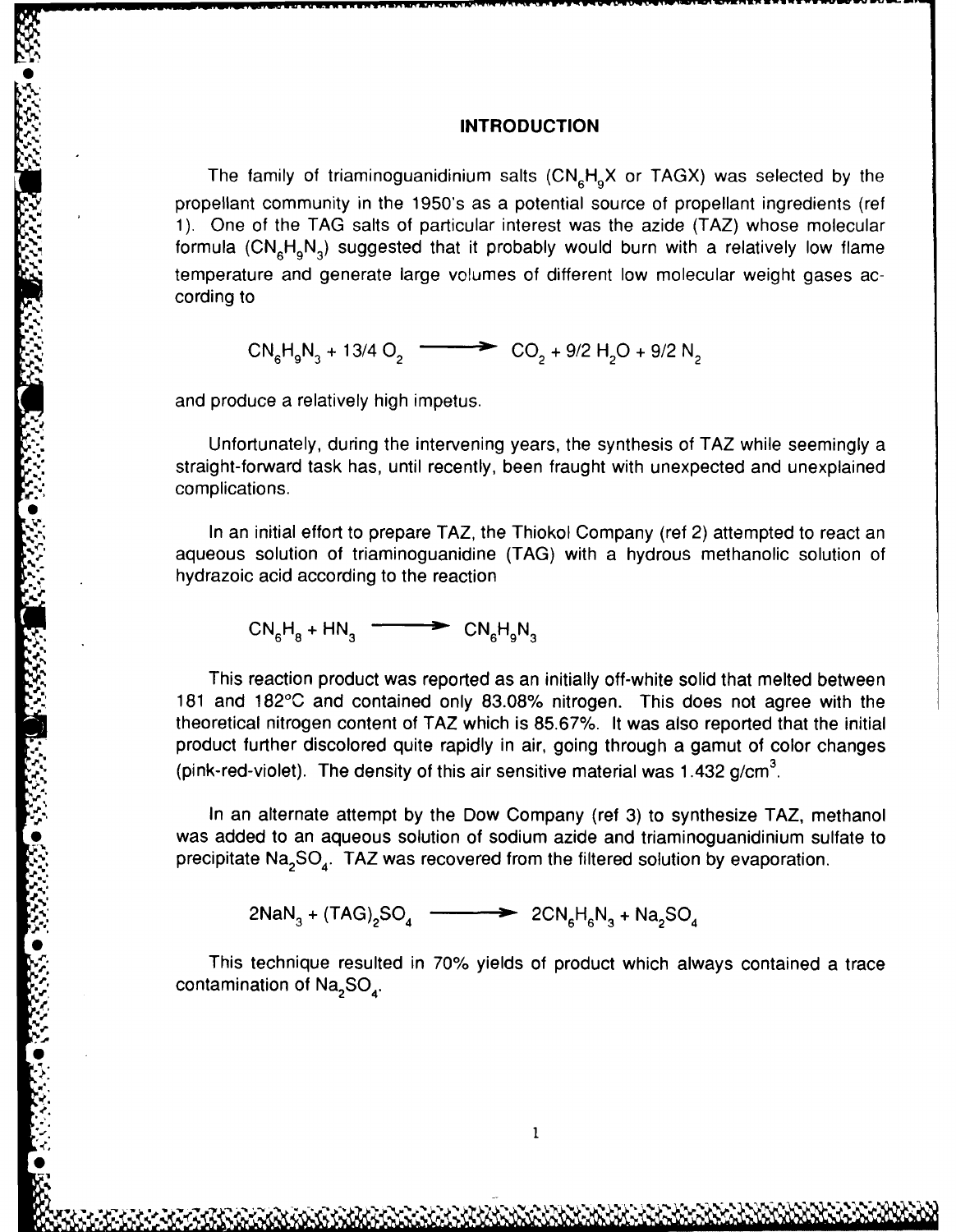Finally, Dow (ref 4) modified the Thiokol process in an effort to obtain a pure product. In this technique, freshly generated aqueous hydrazoic acid (NH<sub>3</sub>) was reacted in water with freshly prepared triaminoguanidine (TAG) according to the reaction

$$
CN_{6}H_{8} + HN_{3} \longrightarrow CN_{6}H_{9}N_{3}
$$

The reactants, in this case, were freshly generated by the following aqueous ion exchange reactions

 $CN_{6}H_{9}C + R\text{-OH}$   $\longrightarrow$   $CN_{6}H_{8} + R\text{-}C + H_{2}O$ 

 $NaN<sub>3</sub> + R-H$   $\longrightarrow$   $HN<sub>3</sub> + R-Na$ 

The compound obtained in this manner, initially a white solid, contained 85.4 to 85.7% nitrogen (which agrees with the theoretical value); had a density of 1.682 g/cm<sup>3</sup>; a melting point range of 150 to 151°C; and, a decomposition temperature range of 177 to 183°C. This compound also discolored quite rapidly in air with an accompanying loss of nitrogen to 83.08% and a decrease in density to 1.432 g/cm<sup>3</sup> (both of which agree with the values observed for the Thiokol product). This method suffers from two disadvantages: (1) **TAG** is a starting material that is very difficult to prepare and maintain in a relatively pure state, (2) water is present in all the reactions.

It was later reported (ref 4) that the Thiokol product also melted between 151 to **157°C** and that the 183°C melting point originally reported by Thiokol was actually the decomposition temperature. A mixture of the Thiokol and Dow products, however, resulted in both a lower melting point and lower decomposition temperature. This suggests that the two products are chemically similar but not identical.

Previous x-ray crystallographic studies of an assumed TAZ sample (ref 5), thought to be prepared by the Dow method, revealed that the sample was actually an equimolar substitutional solid solution of triaminoguanidinium azide (TAZ) and triaminoguanidinium nitrate (TAGN). This probably occurred because this material was prepared by eluting an aqueous stream of hydrazoic acid (from a cation exhange resin in the H+ form eluted with aqueous sodium azide) into a solution containing triaminoguanidinium nitrate, sodium hydroxide, water, and dimethylformamide.

 $NaN<sub>3</sub> + H-R$   $\longrightarrow$   $HN<sub>3</sub> + Na-R$ 

 $HN<sub>3</sub> + CN<sub>6</sub>H<sub>9</sub>NO<sub>3</sub> + NaOH$   $\longrightarrow$   $\longrightarrow$   $CN<sub>c</sub>H<sub>9</sub>NO<sub>2</sub>N<sub>2</sub> + 1/2 NaOH$ **", ','+** H **0**  $+H<sub>2</sub>O$ 

*Al?2*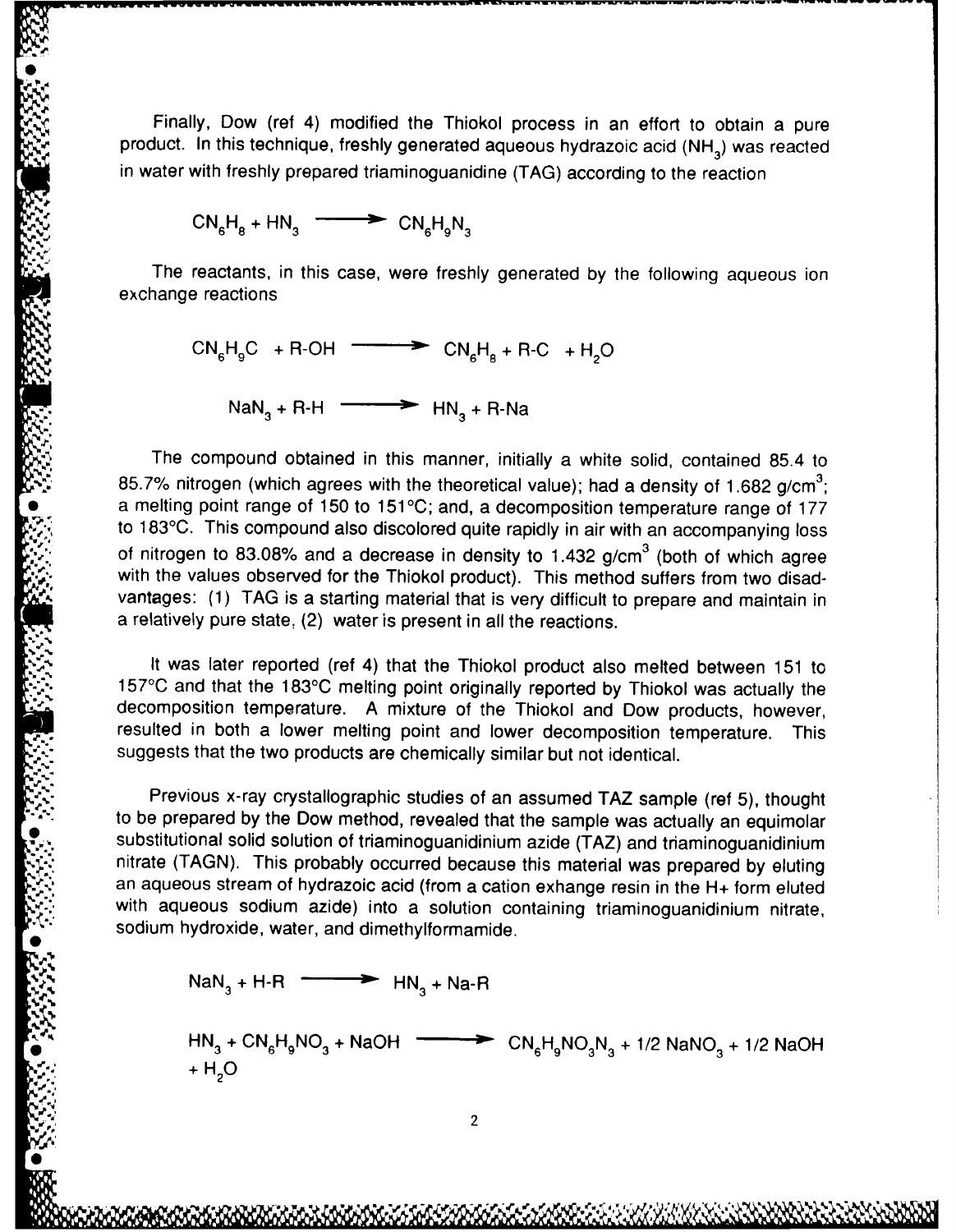In an effort by this laboratory to synthesize TAZ by the metathetical reaction route, triaminoguanidinium sulfate was added to an aqueous solution of sodium azide, followed by the addition of methanol. This yielded a pink-white powder containing 61% nitrogen (table 1) which further discolored upon exposure to air.

An investigation was initiated by this laboratory to devise alternate more reliable procedures for TAZ synthesis because all previous attempts by this laboratory and others to synthesize TAZ by either the Dow or Thiokol method resulted in unexpected and unwanted products. Since the presence of water seemed to be the apparent root cause of the problems associated with TAZ synthesis, a completely nonaqueous method which did not depend on the formation of TAG as an intermediate was sought to produce pure TAZ. The nonaqueous cation exchange technique developed previously by this laboratory (ref 6) to synthesize the air sensitive TAG seemed to be ideally suited to satisfy this goal.

#### **EXPERIMENTAL**

A lightly cross linked,, strong acid cation resin was loaded with TAG ion by passing an excess aqueous solution of TAGN slowly through the column

 $R-H + TAGN$   $\longrightarrow$  R-TAG + HNO

**fl** ~ ~ ~ **lW 1'1%lVP** ~ **w-w--** ~ **J r** 16Z **. <sup>W</sup>9 <sup>t</sup>***~..* .' - **- <sup>X</sup>t .9**

After the TAGN feed solution was depleted, the column was rinsed with deionized water until the effluent had a ph of 7 (neutral). Water and dissolved oxygen were removed by displacement of the water by an excess of anhydrous methanol that previously had been deaerated by nitrogen ebullition. Triaminoguanidinium azide was then eluted from the column with an oxygen-free anhydrous methanolic solution of sodium azide

 $R\text{-}TAG + \text{NaN}_3 \xrightarrow{\sim} TAG + \text{NANO}_3$ 

The effluent was protected from aerial oxidation by collection under a layer of iso-octane (or any inert nonpolar liquid). Overnight refrigeration of the protected effluent resulted in the precipitation of white TAZ crystals which were filtered and dried in vacuums.

Elemental analyses (C, H, N, **0,** and Na) were performed on a sample of the metathetical product and on two different batches of TAZ produced by the nonaqueous method.

LIC *;*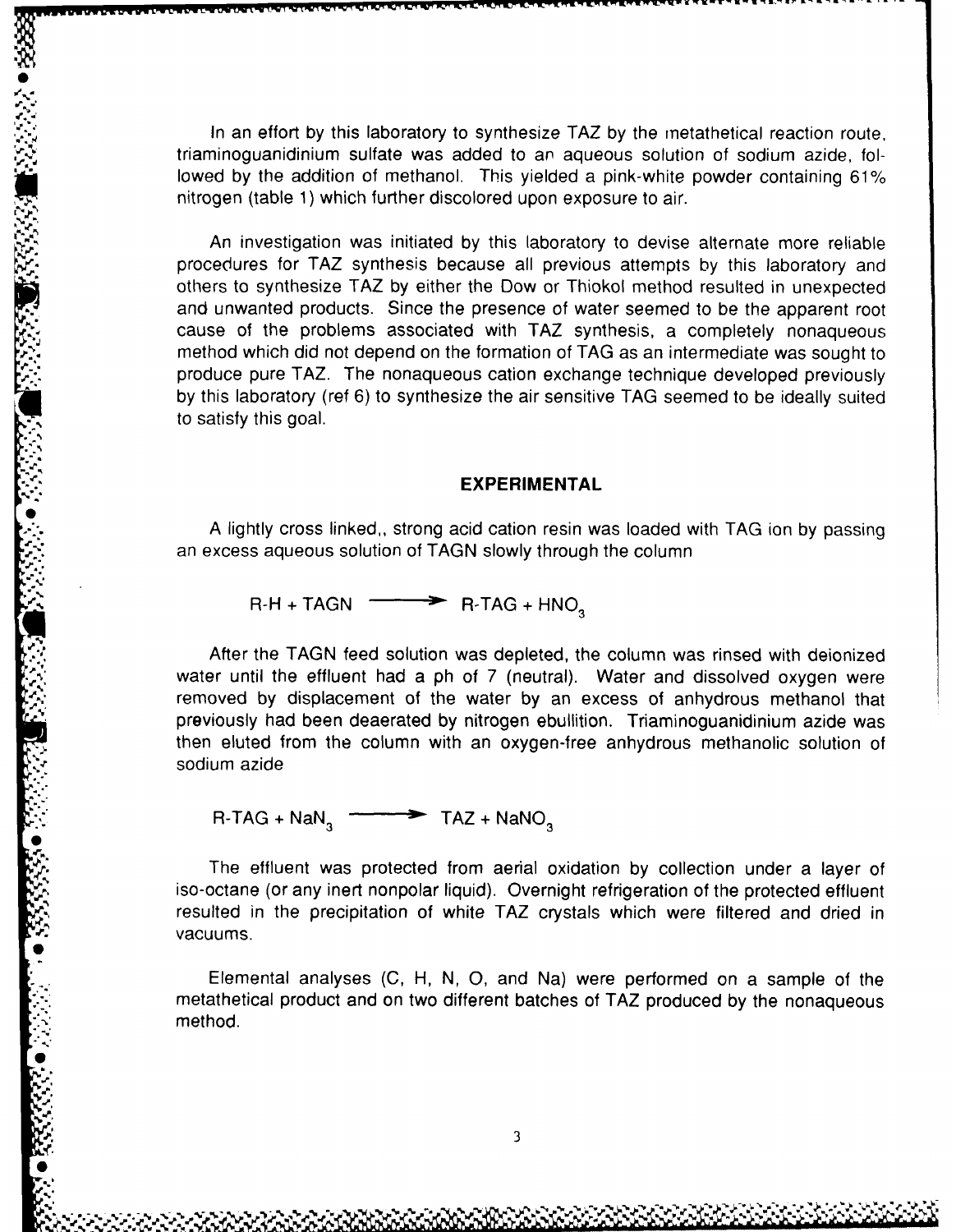#### **DISCUSSION AND RESULTS**

**'** The product initially obtained **by** this method is white and quite hygroscopic. The product does not rapidly discolor when exposed to dry air, but will rapidly change color in humid air. This suggests that pure TAZ is relatively stable to dry air, but is highly reactive when moisture is present.

There is evidence that the free base produced during hydrolysis is probably the primary cause for the discoloration observed with some TAG salts (ref 7). This increased reactivity of the TAG molecule has been attributed to its localized C=N bond which is far more reactive than the resonating double-bond system found in the TAG cation (ref 8). Hence, hygroscopicity and hydrolysis may be the keys to instability of TAZ in air. Apparently, in dry air TAZ may be as insensitive to oxidation as TAGN, but in moist air TAZ is readily oxidized and TAGN is not.

A better understanding of these effects can be obtained by comparing the hydrolysis of the "sensitive" TAZ with that of TAGN. In this report, TAZ and TAGN, are defined as synonymous terms which will be used interchangeably, and TAG' refers to the free base obtained from TAGN<sub>3</sub> during hydrolysis. The following mechanism is proposed:

Initially in a humid environment, TAZ extracts water from the air to form a TAZ solution

 $TAZ + H<sub>2</sub>O(g)$   $\longrightarrow$  TAZ(sol) or TAGN<sub>3</sub>(sol)

The TAZ solution then hydrolyzes to form TAG and hydrazoic acid

 $TAGN_2 + H_2O(1)$   $\longleftarrow$   $TAG' + HN_3$ 

The equilibrium reaction for the dissociation of the TAG free-base is

 $TAG + H_2O \leftarrow TAG' + OH$ 

whose equilibrium constant may be written

**.j4**

a',,,, ' **Is**

Kb = [TAG+] [OH] */* [TAG]

For hydrazoic acid, the dissociation reaction equation is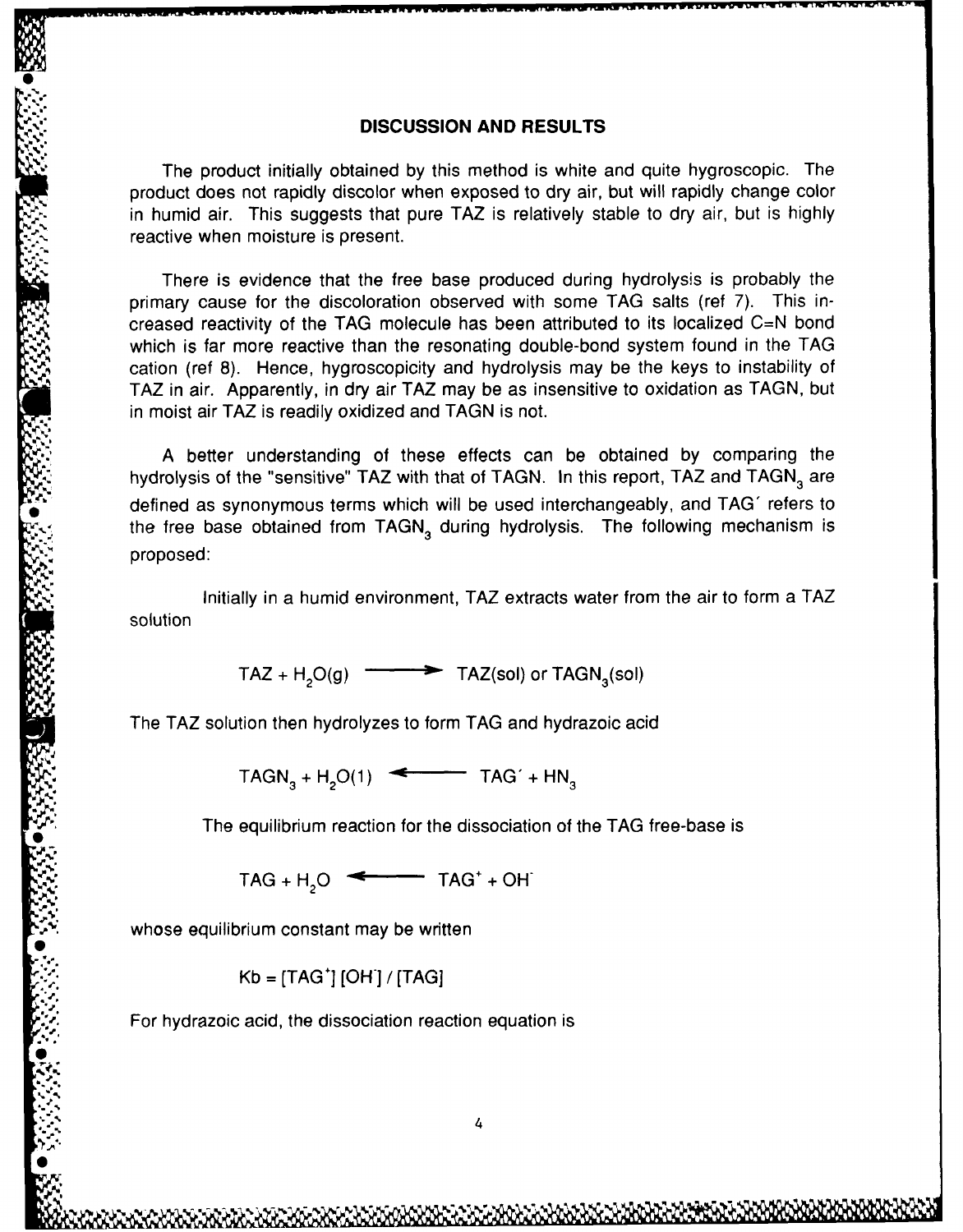$HN_3 \xrightarrow{\longleftarrow} H^+ + N_3$ As previously observed, TAG is very easily oxidized by the oxygen in the air

TAG +  $O_2$   $\longrightarrow$  **oxidation products** 

*-wQ* **-w SWC' q -Y -v** W7 j-r -U WV **VV** R **Rsr**

Since TAGN is not hygroscopic, it first must be dissolved in liquid water for hydrolysis to occur. This would explain why TAGN is more stable in air than is TAZ. This does not, however, explain why aqueous solutions of TAGN are relatively more stable than TAZ solutions. To answer this question, one must compare the hydrolysis reactions of the two salts.

With TAGN, the hydrolysis products are the weak base TAG and the strong acid  $HNO<sub>3</sub>$ 

 $TAGN + H_2O$   $\longleftarrow$   $TAG + H^+ + NO_3$ 

which yields the resulting hydrolysis equilibrium constant (Kh)

Kh = **[TAG]** [H<sup>+</sup>] / **[TAG**<sup>+</sup>

**4-..**

**..**

Multiplying the denominator and numerator by [OH] results in

 $Kh = [TAG] [H'] [OH'] / [TAG'] [OH]$ 

which upon substituting the ionization constant of water (Kw) for  $[H^+]$  [OH] reduces to

 $\mathsf{Kh} = [\mathsf{TAGl}\;\mathsf{Kw}/[\mathsf{TAG}^*]\;\mathsf{IOH}^*]$ 

constant can be written

 $Kh = Kw/Kb$ 

\* Since [TAG<sup>+</sup>] [OH<sup>-</sup>] */* [TAG<sup>+</sup>] [OH<sup>-</sup>] *Since* [TAG<sup>+</sup>] [OH<sup>-</sup>] Since [TAG<sup>+</sup>] [OH<sup>-</sup>] */* [TAG<sup>+</sup>] [OH<sup>-</sup>] */* [TAG<sup>+</sup>] [OH<sup>-</sup>] */* [TAG<sup>+</sup>] [OH<sup>-</sup>] */* [TAG<sup>+</sup>] [OH<sup>-</sup>] */* [TAG<sup>+</sup>] [OH<sup>-</sup>] */* [TAG<sup>+</sup>] [OH<sup>-</sup>] In contrast, TAZ hydrolyzes to form the weak hydrazoic acid  $HN<sub>3</sub>$  as well as the weak free-base TAG

 $TAGN_3 + H_2O \longrightarrow HN_3 + TAG'$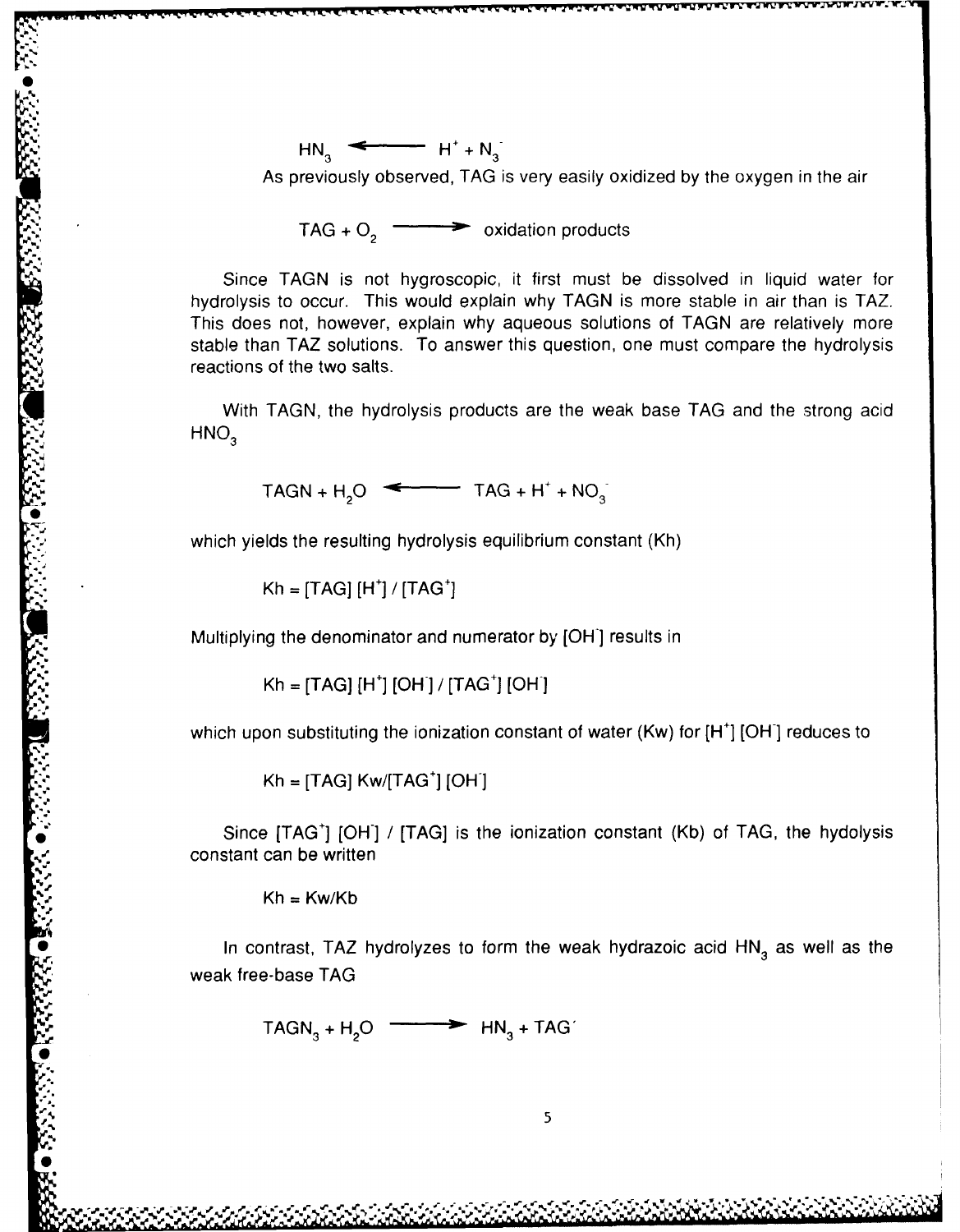which obeys the following hydrolysis equilibrium equation

$$
Kh' = [TAG'] [HN3] / [TAG'] [N3]
$$

Multiplying the numerator and denominator by  $[H^+]$  [OH] yields

$$
Kh' = [TAG'] [HN_3] [H'] [OH'] / [TAG'] [OH] [N_3] [H']
$$

which reduces to  $Kh' = [(Kw/KaKb)]$ 

in which Ka is the ionization constant for **HN,** (2.5 x **10-<sup>5</sup>)** and Kb is again the ionization constant for the free base (TAG).

Dividing the equation for TAZ hydrolysis by that for TAG hydrolysis yields

$$
Kh' = Kh / Ka
$$

$$
= 4 \times 10^4 Kh
$$

which clearly demonstrates that the hydrolysis of TAZ is several orders of magnitude greater than that of TAGN. This means that for any given amount of dissolved salt, TAZ will produce significantly more free-base than will TAGN. Hence, problems associated with the presence of the free base will be more severe with TAZ than with TAGN.

As a specific example, one can compare a saturated TAGN soltuion (0.3 m) at room temperature with a TAZ solution of similar concentration. To do this, the last equation can be modified by substitution with the Kh expressions to produce

[TAG'] [HN 3] **/** [TAG' " ] **[N3-]** = 4 x **104** [TAG] [H<sup>+</sup> ] /[TAG +]

By substitution of the following approximations:

$$
[TAG+] = [N3] = [TAG+] = [0.3]
$$
  
[TAG] = [H<sup>+</sup>]  
[HN<sub>3</sub>] = [TAG<sup>-</sup>]

this equation reduces to

**SECTION CONTROLS AND SECURED** 

 $[TAG'] = 2 \times 10^2$   $[TAG]$   $[TAG'$  $1/2 = 100$   $[TAG]$ 

which clearly predicts that a 0.3- m solution of TAZ will generate 100 times more free base than will a 0.3- m solution of TAGN.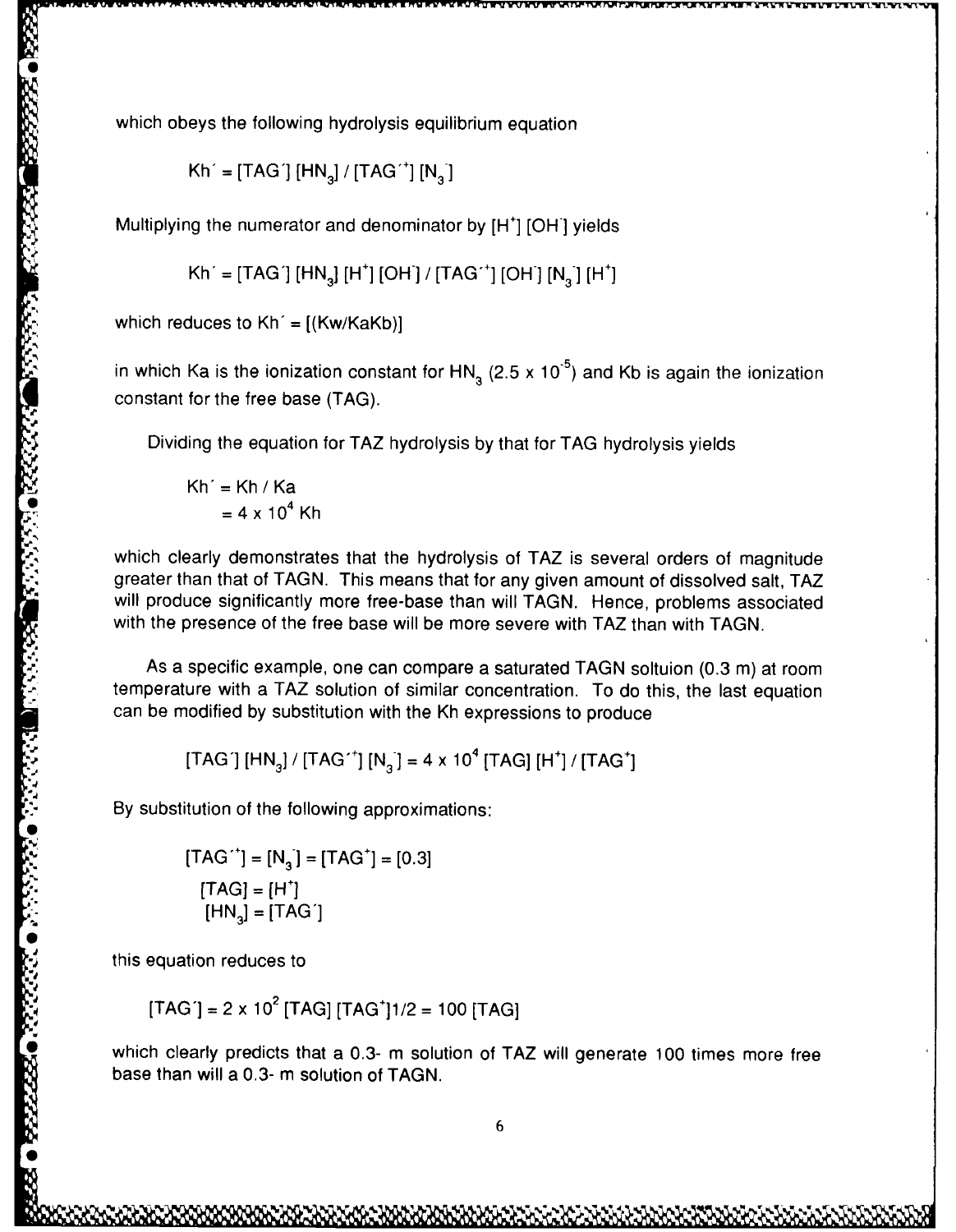The data in table 1 reveal close agreement between the theoretical composition of TAZ and the elemental analysis of the product prepared by the nonaqueous cation exchange method. Batch 1 contains a small amount of oxygen which indicates some oxidation occurred either during the synthesis or storage of the sample. The absence of oxygen in batch 2 indicates that oxidation can be eliminated in this method if careful techniques are used.

**I**

On the other hand, the metathetical product contains unacceptable levels of sodium and oxygen. This corroborates the contention that  $\text{Na}_2\text{SO}_4$  is an unavoidable impurity in this method.

Some physico-chemico properties of this compound are presented in table 2. The positive heat of formation (99 Kcal/mole), derived from the experimental heat of combustion value (500 Kcal/mole), was used in the Blake Thermodynamic Code (ref 9) to calculate the relatively low isochoric flame temperature (2300 K) and high impetus value (1094 **J/g).**

The density value obtained form x-ray diffraction lattice parameters measurements  $(1.45 \text{ g/cm}^3)$  agrees with the density reported by Thiokol  $(1.432 \text{ g/cm}^3)$ , ref 2) but is significantly smaller than that reported for the Dow product (1.682 g/cm<sup>3</sup>, ref 3). This is an apparent contradiction. Since the Dow product (rather than the Thiokol product) has the correct nitrogen content, it's density would also agree with the density of the ARDEC product which also has the correct nitrogen content.

#### **CONCLUSIONS AND RECOMMENDATIONS**

Nonaqueous cation exchange has been demonstrated as a convient method to prepare or synthesize salts whichare sensitive to either air or water.

A single-crystal x-ray diffraction study of TAZ will be initiated in order to determine its crystal and molecular structure. This determination should reveal if there is some structural peculiarity responsible for the increased reactivity of the TAG ion in TAZ.

A DSC investigation will also be initiated in order to determine unequivocally the melting point and the decomposition temperature of TAZ.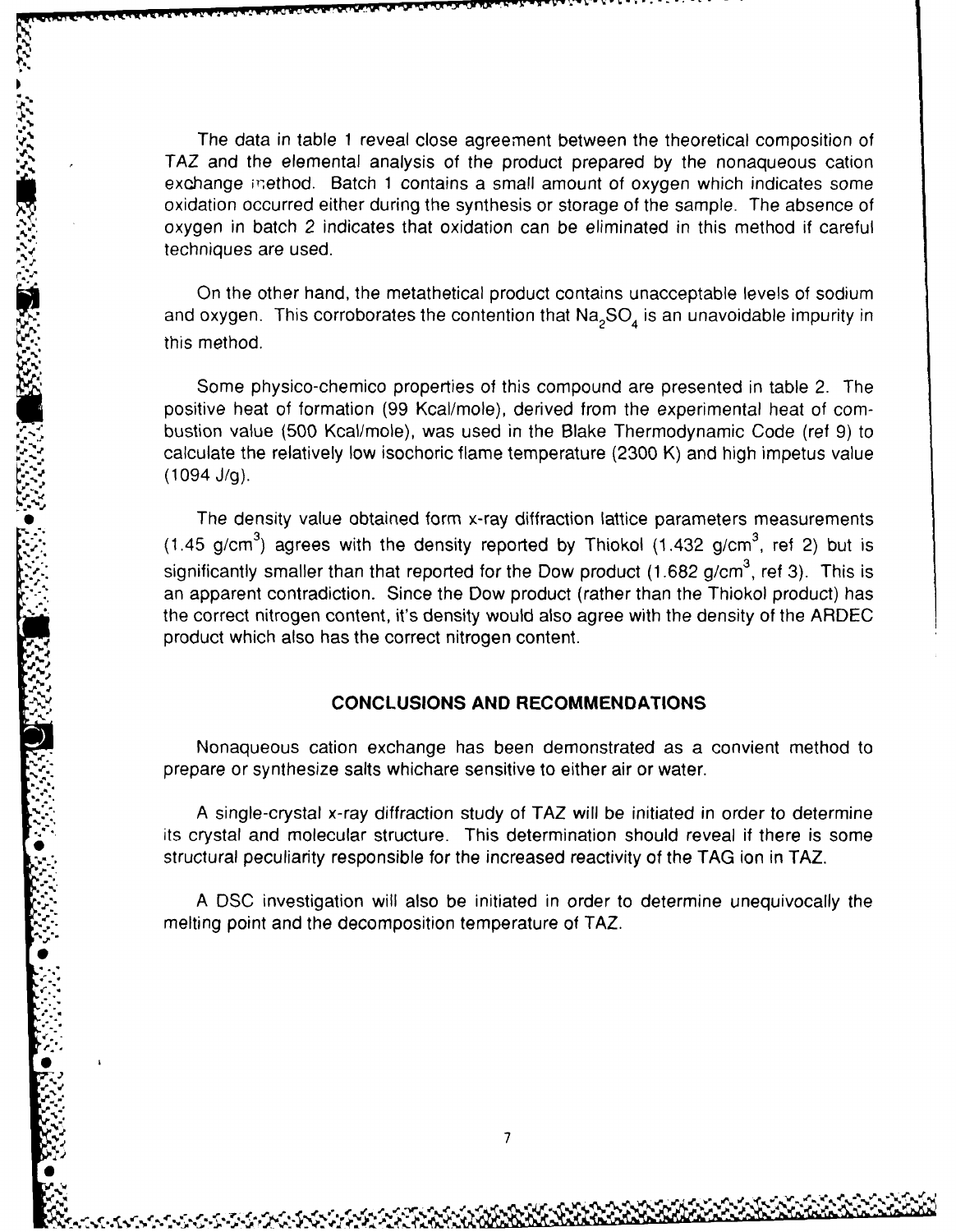| Ţ               | Element, %  | Theory | Batch 1 | Batch 2 | Metathetical |
|-----------------|-------------|--------|---------|---------|--------------|
| $-1.77.7$<br>٠, | $\mathsf C$ | 8.16   | 8.21    | 8.22    | 2.52         |
| h.              | H           | 6.12   | 6.12    | 6.15    | 2.05         |
| A.              | N           | 85.7   | 85.46   | 85.52   | 61.11        |
| Ō.              | $\circ$     |        | 0.01    |         | 4.96         |
| ़               | Na          |        |         |         | 23.15        |

## Table 1. Elemental analyses of triaminoguanidinium azide made by the nonaqueous and the metathetical methods

# **<sup>0</sup>**Table 2. Physico-chemico properties for TAZ at 0.2 loading density (Blake code calculations)

| Property                      | Value |
|-------------------------------|-------|
| Flame temperature (Tf, K)     | 2300  |
| Impetus $(l, J/q)$            | 1094  |
| Molecular weight (Mw)         | 147   |
| Hc (Kcal/mol)                 | 500   |
| Hf (Kcal/mol)                 | 99    |
| Density (g/cm <sup>3</sup> )* | 1.45  |

\*Calculated from x-ray diffraction data.

**V. '.% 0**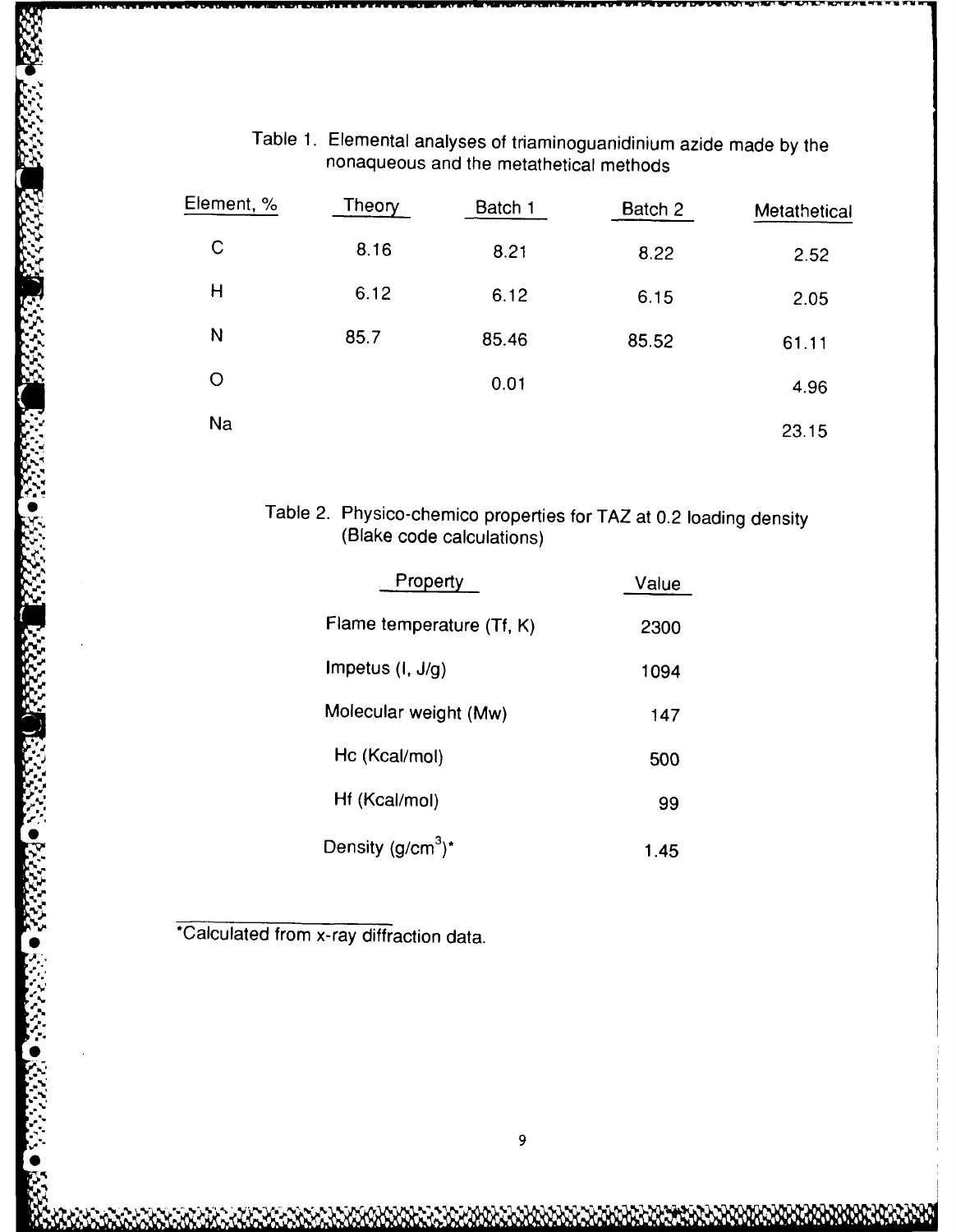#### **REFERENCES**

- 1. Bracuti, A. J. and Picard, J. P., "TAG Nitrate Gun Propellant," Proceedings of the Third International Gun Propellant Symposium, ARDEC, Picatinny Arsenal, New Jersey 07806-5000, October 1987.
- 2. Cohen, M. S., "High Performance Solid Rocket Propellants," Technical Report No. RMD 210-Q8, p 41, Reaction Motors Div, Thiokol Chemical, Denville, New Jersey, May 1960.
- 3. Karpuik, R. S., "Advanced Research on Solid Rocket Propellants," Report No. AF-2Q-60, p 29, Dow Chemical Co., Midland, Michigan, May 1960.
- 4. Karpuik, R. S., "Advanced Research on Solid Rocket Propellants," Report No. AF-1Q-61, pp 38-39, Dow Chemical Co., Midland, Michigan, May 1961.
- 5. Bracuti, A. J., "Triaminoguanidinium Azide Nitrate (TAZN)," Technical Report ARAED-TR-87017, ARDEC, Picatinny Arsenal, New Jersey 07806-5000, June 1987.
- 6. Bracuti, A. **J.** and Manning, C. Y., "The Isolation of the Free Base of the Triaminoguanidinium Ion," Technical Report ARAED-TR-87019, ARDEC, Picatinny Arsenal, NJ 07806-5000, June 1987.
- 7. Fong, C. W., "The Formation of Colored Impurities in Triaminoguanidine Nitrate and Related Incompatibility Problems in Gun Propellants," Technical Report AFATL-TR-81-101, Air Force Armament Laboratory, Eglin Air Force Base, Florida, **1981.**
- 8. Bracuti, A. J. and Manning, C. Y., "The Chemical and Molecular Characterization of Triaminoguanidine (TAG)," Proceedings of the 22d Combustion Meeting, CPIA Publication 432, vol. I, pp 249-256, California Institute of Technology, Passadena, California, October 1985.
- 9. Freedman, E., "Blake--A Thermodynamic Code Based on Tiger: Users' Guide and Manual," Technical Report ARBFL-TR-0241 1, Ballistic Research Laboratory, Aberdeen Proving Ground, Maryland, July 1982.

"-S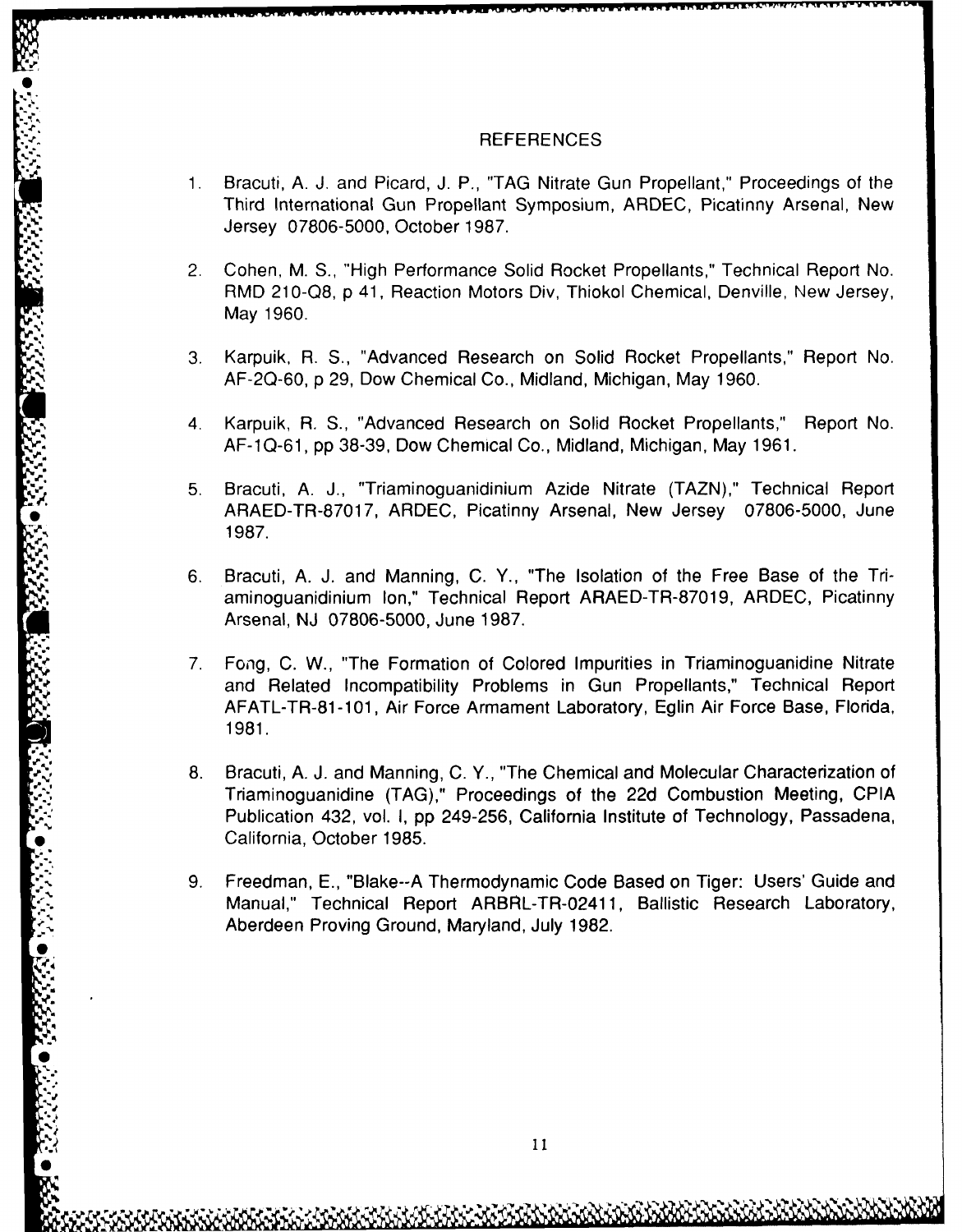#### DISTRIBUTION LIST

**Commander** Armament Research, Development and Engineering Center U.S. Army Armament, Munitions and Chemical Command ATTN: SMCAR-IMI-I (5) SMCAR-AEE (4) SMCAR-AEE-BR, A. Bracuti (10) C. Y. Manning Picatinny Arsenal, **NJ 07806-5000**

**Commander** U. S. Army Armament, Munitions and Chemical Command **a** ATTN: AMSMC-GCL Picatinny Arsenal, NJ 07806-5000

Administrator Defense Technical Information Center ATTN: Accessions Division (12) Cameron Station **.'.** Alexandria, VA 22304-6145

**Director** U.S. Army Materiel Systems Analysis Activity ATTN: AMXSY-MP Aberdeen Proving Ground, MD 21005-5066

**Commander I** Chemical Research, Development and Engineering Center U.S. Army Armament, Munitions and Chemical Command ATTN: SMCCR-MSI<br>Aberdeen Proving Ground, MD 21010-5423

**Commander** Chemical Research, Development and Engineering Center U.S. Army Armament, Munitions and Chemical Command **ATTN:** SMCCR-RSP-A Aberdeen Proving Ground, MD 21010-5423